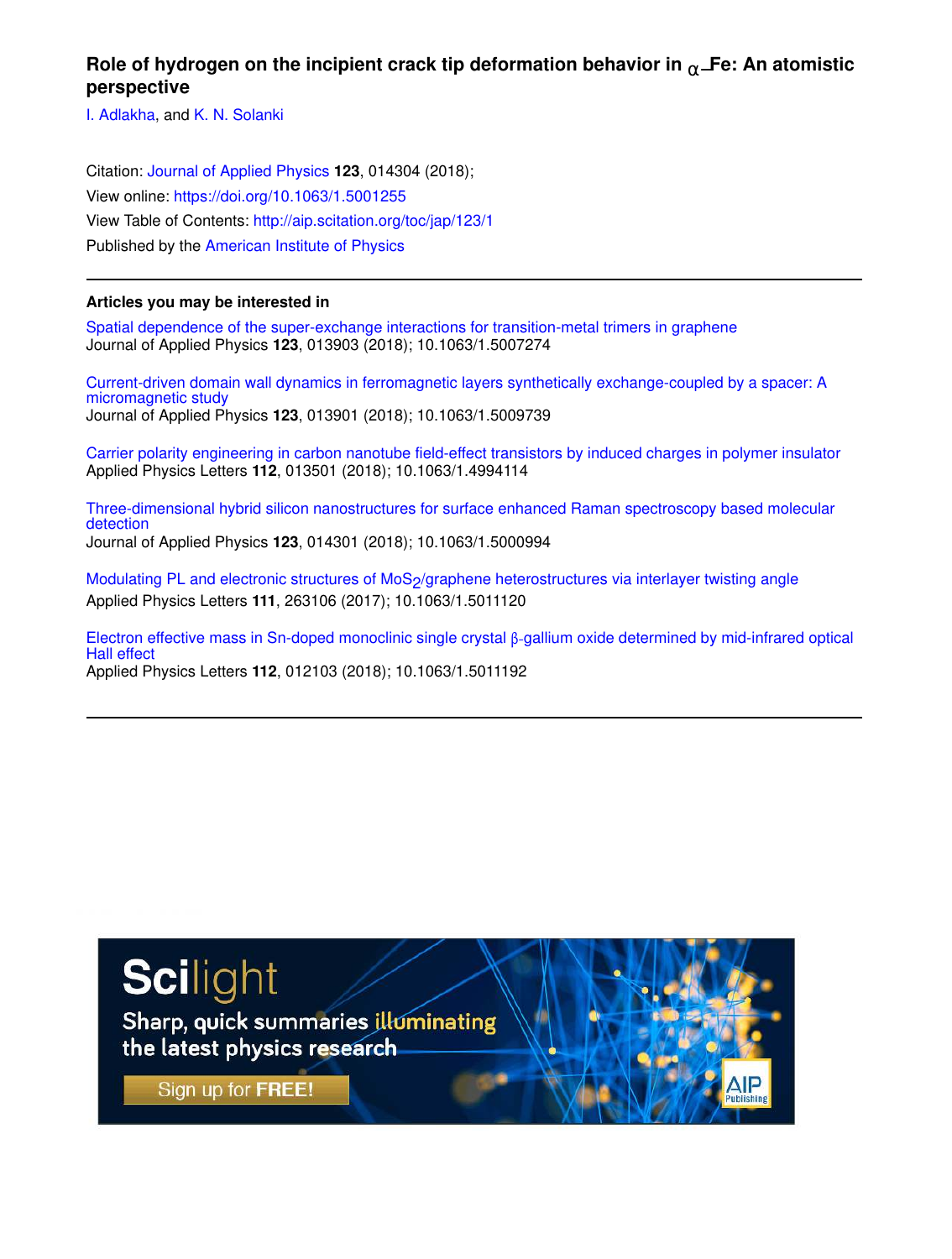

# Role of hydrogen on the incipient crack tip deformation behavior in  $\alpha$ -Fe: An atomistic perspective

I. Adlakha<sup>1,2</sup> and K. N. Solanki<sup>1,a)</sup>

1 *School for Engineering of Matter, Transport, and Energy, Arizona State University, Tempe, Arizona 85287, USA*

<sup>2</sup>*Department of Applied Mechanics, Indian Institute of Technology Madras, Chennai, India*

(Received 23 August 2017; accepted 10 December 2017; published online 3 January 2018)

A crack tip in  $\alpha$ -Fe presents a preferential trap site for hydrogen, and sufficient concentration of hydrogen can change the incipient crack tip deformation response, causing a transition from a ductile to a brittle failure mechanism for inherently ductile alloys. In this work, the effect of hydrogen segregation around the crack tip on deformation in  $\alpha$ -Fe was examined using atomistic simulations and the continuum based Rice-Thompson criterion for various modes of fracture (I, II, and III). The presence of a hydrogen rich region ahead of the crack tip was found to cause a decrease in the critical stress intensity factor required for incipient deformation for various crack orientations and modes of fracture examined here. Furthermore, the triaxial stress state ahead of the crack tip was found to play a crucial role in determining the effect of hydrogen on the deformation behavior. Overall, the segregation of hydrogen atoms around the crack tip enhanced both dislocation emission and cleavage behavior suggesting that hydrogen has a dual role during the deformation in  $\alpha$ -Fe. *Published by AIP Publishing.* https://doi.org/10.1063/1.5001255

## I. INTRODUCTION

Hydrogen embrittlement (HE) is a phenomenon that affects both the physical and chemical properties of several intrinsically ductile metals. $1-4$  In the past, various mechanisms in the literature including hydrogen-enhanced decohesion, $5-9$ hydrogen-enhanced local plasticity, $10^{-12}$  adsorption-induced hydrogen-enhanced dislocation emission, $13,14$  and cleav $age<sup>15-17</sup>$  have been developed to explain the HE phenomenon in iron  $(\alpha$ -Fe) as well as other crystalline materials. However, these theories are often divergent, resulting in a lack of agreement on the underlying mechanism. For instance, first principles<sup>18</sup> and atomistic<sup>19,20</sup> calculations of hydrogen (H) segregation along grain boundaries have reported a significant increase in the susceptibility for decohesion of grain boundaries. On the other hand, *in situ* TEM findings<sup>10,21,22</sup> suggest that sufficient concentration of H around dislocations can result in enhanced dislocation mobility. Furthermore, the theoretical<sup>12,23</sup> and experimental<sup>10,21,22</sup> evidence shows that the presence of H atoms can alter the elastic interactions between the dislocations and microstructural obstacles (shielding effect), thereby decreasing the resistance to dislocation glide. Moreover, based on electrochemical nano-indentation experiments,  $24,25$  it was proposed that the presence of H reduces the defect formation energy, thereby resulting in a decrease in the stress required for dislocation nucleation. $26$  Overall, the enhanced dislocation activity leads to an increased tendency to form dislocation pileups that could result in void nucleation. $27$ 

In general, H permeates the microstructure, either through rapid diffusion along grain boundary networks or by ingress through cracks, and migrates along with the dislocations emitted from the crack tip. Thus, it becomes difficult to experimentally examine the effect of H on microstructural features individually, resulting in a lack of comprehensive understanding of the HE mechanism. This has motivated a great deal of modelling efforts, particularly molecular dynamics<sup>19,27–30</sup> and quantum mechanics-based<sup>31–33</sup> simulations that can accurately describe the interatomic interaction and provide atomic insights into the HE mechanism. These studies include hydrogen-dislocation core interactions,  $30,32$ grain boundary (GB) segregation,<sup>19,20,34–36</sup> and the effect of H on crack tip events.  $28,37$  The crack tip presents a preferential trap site for H due to the high hydrostatic stresses ahead of the crack tip. Therefore, the accumulation of sufficient H concentration ahead of the crack tip has been reported to alter the crack tip deformation mechanism. $38,39$  Furthermore, during cyclic loading, the presence of a H rich environment drastically reduces the threshold stress intensity factor,  $40-42$ resulting in a decrease of the functional life of structural alloys. Hence, a comprehensive understanding of the crack tip deformation during HE phenomena is critical to the development of an accurate life prediction tool.<sup>43,44</sup>

In this work, we examine the influence of H on the incipient crack tip events in  $\alpha$ -Fe using atomistic simulations coupled with the displacement field corresponding to a semiinfinite crack subjected to various levels of applied stress intensity factor. A range of crack orientations in  $\alpha$ -Fe was investigated to understand the effect of cleavage/slip plane orientation on the deformation behavior while subjecting to different modes of fracture. This research article is organized in the following manner. Section II describes the computational methods for studying the incipient crack tip response and the introduction of equilibrium H concentrations ahead of the crack tip. Then, we discuss the effect of H on the crack tip deformation by quantifying the critical stress intensity factor and analyzing the deformation behavior (cleavage

a)Author to whom correspondence should be addressed: kiran.solanki@ asu.edu. Tel.: (480) 965-1869. Fax: (480) 727-9321.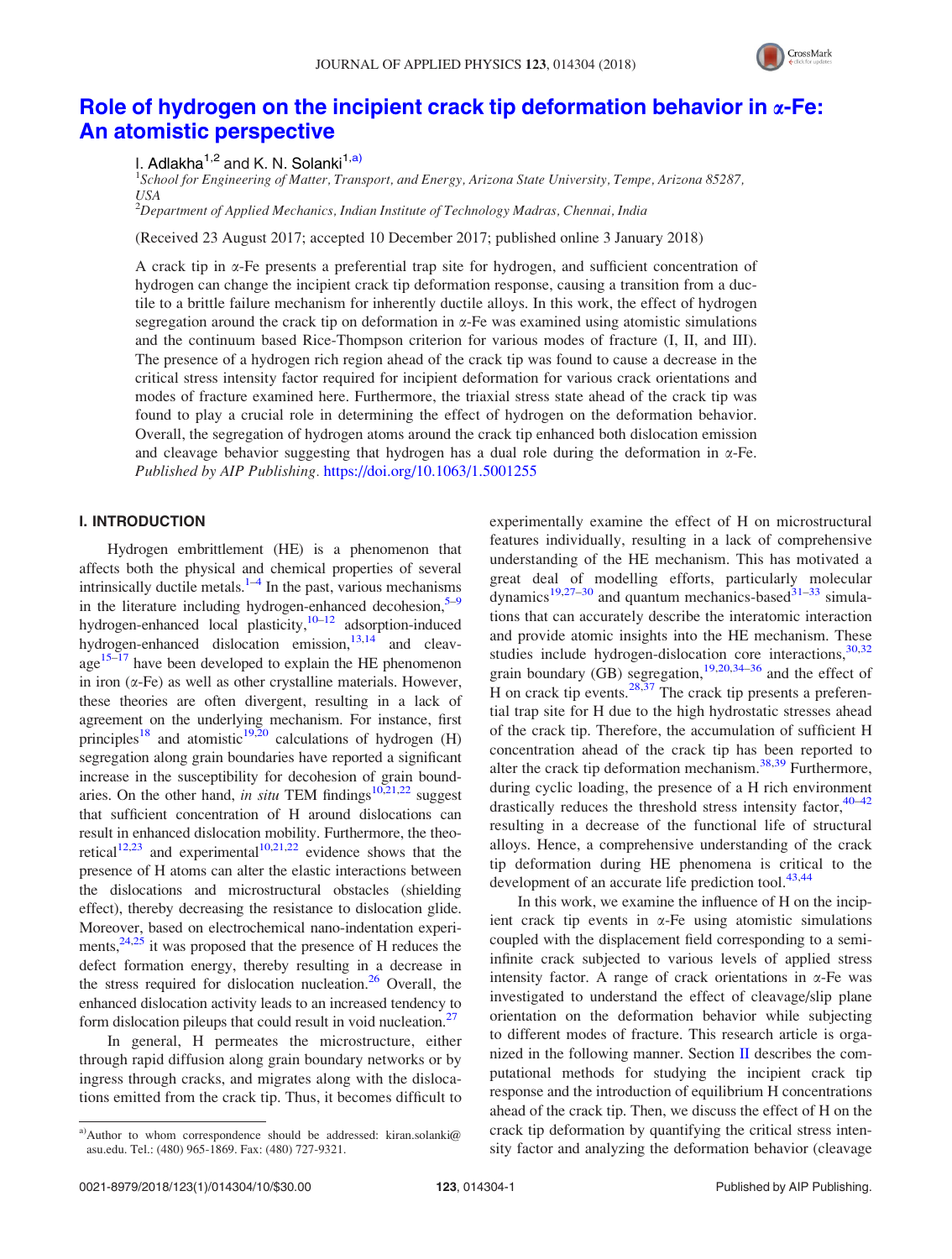or dislocation emission) in light of small scale yielding. For instance, we observed that the presence of H atoms ahead of the crack tip caused a decrease in the critical stress intensity factor across the various crack orientations and modes of fracture. However, the cracks subjected to Mode I deformation observed the largest decrease in the critical stress intensity factor required for the incipient crack tip events. This clearly highlights the role of stress triaxiality (in general, the stressstate) in the HE phenomena. Finally, the dual role of H in the crack tip deformation was observed by examining the incipient crack tip deformation across various crack orientations and modes of fracture. Overall, the present study provides novel insights into the hydrogen embrittlement mechanism in a-Fe and its effect on crack tip deformation.

#### II. COMPUTATIONAL METHODS

## A. Studying the incipient crack tip response with Modes I, II, and III fracture specimens

A parallel molecular dynamics code (large-scale atomic/ molecular massively parallel simulator, LAMMPS<sup>45</sup>) with a semi-empirical embedded atom method (EAM)<sup>46</sup> potential was used to study the role of H in the incipient crack tip deformation for various orientations in  $\alpha$ -Fe (refer to Table I for details). However, it is essential to understand the limitations of atomistic simulations for studying various material phenomena/properties. $47-51$  For instance, as discussed in the study by Adlakha *et al.*<sup>52</sup> for a small-scale yielding, the domain of K-dominance (K is the stress intensity factor) around a crack tip is a fraction of the crack length, i.e., in the atomistic simulations, if the crack is on the order of nanometers then the K-dominant region will be on the order of a few angstroms. Thus, if a dislocation is emitted from such a small crack, it will be pushed into a non-K region of the specimen and in that region its final position is controlled by the entire specimen geometry and loading (non K-dominated region). Furthermore, the new emitted dislocation will exert image stresses on the crack tip which will influence subsequent growth behavior.<sup>53,54</sup> Therefore, no events beyond the first emission can possibly be properly/accurately captured through such simulations with K based displacement boundary conditions. Hence, in the present work, only the incipient crack tip deformation event is discussed as opposed to the subsequent events leading up to the crack growth.

In this work, we employed the EAM potential of Ramasubramaniam *et al.*<sup>55</sup> to describe the Fe-H system, which is based on the Fe EAM potential of Hepburn and Ackland.<sup>56</sup> The Fe-H potential was parameterized using an extensive database of energies and configurations from density functional

TABLE I. The different crystallographic orientations employed in the Modes I, II, and III specimen.

|                                | X                           | Y                | Z                |
|--------------------------------|-----------------------------|------------------|------------------|
| Orientation-A                  | [100]                       | [010]            | [001]            |
| Orientation-B<br>Orientation-C | $[1\overline{1}0]$<br>[100] | $[110]$<br>[011] | [001]<br>[011]   |
| Orientation-D                  | $[111]$                     | $\overline{112}$ | $\overline{110}$ |

theory (DFT) calculations of the dissolution and diffusion of H in bulk a-Fe, the binding of H to free surfaces, vacancies, and dislocations as well as other cross interactions between H and Fe. Moreover, the binding and the formation energies corresponding to multiple H-segregations to bulk  $\alpha$ -Fe are consistent with the values predicted using *ab initio* calculations and experimentation.<sup>57</sup> This potential has been used to study Hdislocation core interactions, $30,32,37$  GB segregation, $19,20$  and subsequent decohesion $19$  as well as the effect of H on generalized stacking fault energies $58$  and surface energies.  $55,59$  In particular, Solanki et al.<sup>19</sup> have used the Fe-H potential and showed that the local atomic arrangements within the grain boundary region and the resulting structural units have a significant influence on the magnitude of the binding energies of H atoms, which was further verified by Wang *et al.* in their recent effort.<sup>35</sup> Similarly, Bhatia *et al.*<sup>30</sup> have shown that the dislocation interaction with a H vacancy complex has a significant influence on obstacle strength, which was further validated by Tehranchi et al.<sup>60</sup> in their recent work. Overall, this potential has been shown to be in good agreement with DFT results. Therefore, in this work the aforementioned potential was deemed appropriate for studying the role of H in the crack tip deformation.

Molecular statics  $(0 K)$  fracture simulations were performed using the displacement field corresponding to a semiinfinite crack subjected to the appropriate stress intensity factor, i.e.,  $K_I$ ,  $K_{II}$ , and  $K_{III}$  at infinity (Fig. 1). These simulations were used to quantify the critical stress intensity factor for the incipient crack tip deformation and to corroborate with the Rice-Thompson  $(RT)$  predictions<sup>61</sup> (see Appendix A). The minimum dimension for the entire specimen at equilibrium was approximately 200 Å in radius and was  $40 \text{ Å}$  thick along the Z direction (approximately 300 000 atoms). An atomistically sharp through crack of length  $40\text{\AA}$  was introduced by deleting atoms within a small region (Fig. 1). A free boundary condition was prescribed along the X and Y direction (crack plane normal), while the Z direction (crack front direction) was modelled using periodic boundary conditions. The atoms within  $10 \text{ Å}$  of the cylindrical surface were defined as boundary atoms (grey region in Fig. 1). The cylindrical specimens were loaded by prescribing displacements along the  $X(u)$ ,  $Y(v)$ , and  $Z(w)$  directions using the following boundary conditions to model the various modes of fracture.



FIG. 1. A schematic representation of the fracture specimen that was subjected to various modes of fracture by displacing boundary atoms (grey) within the atomistic framework to study the effect of H on the incipient crack tip deformation.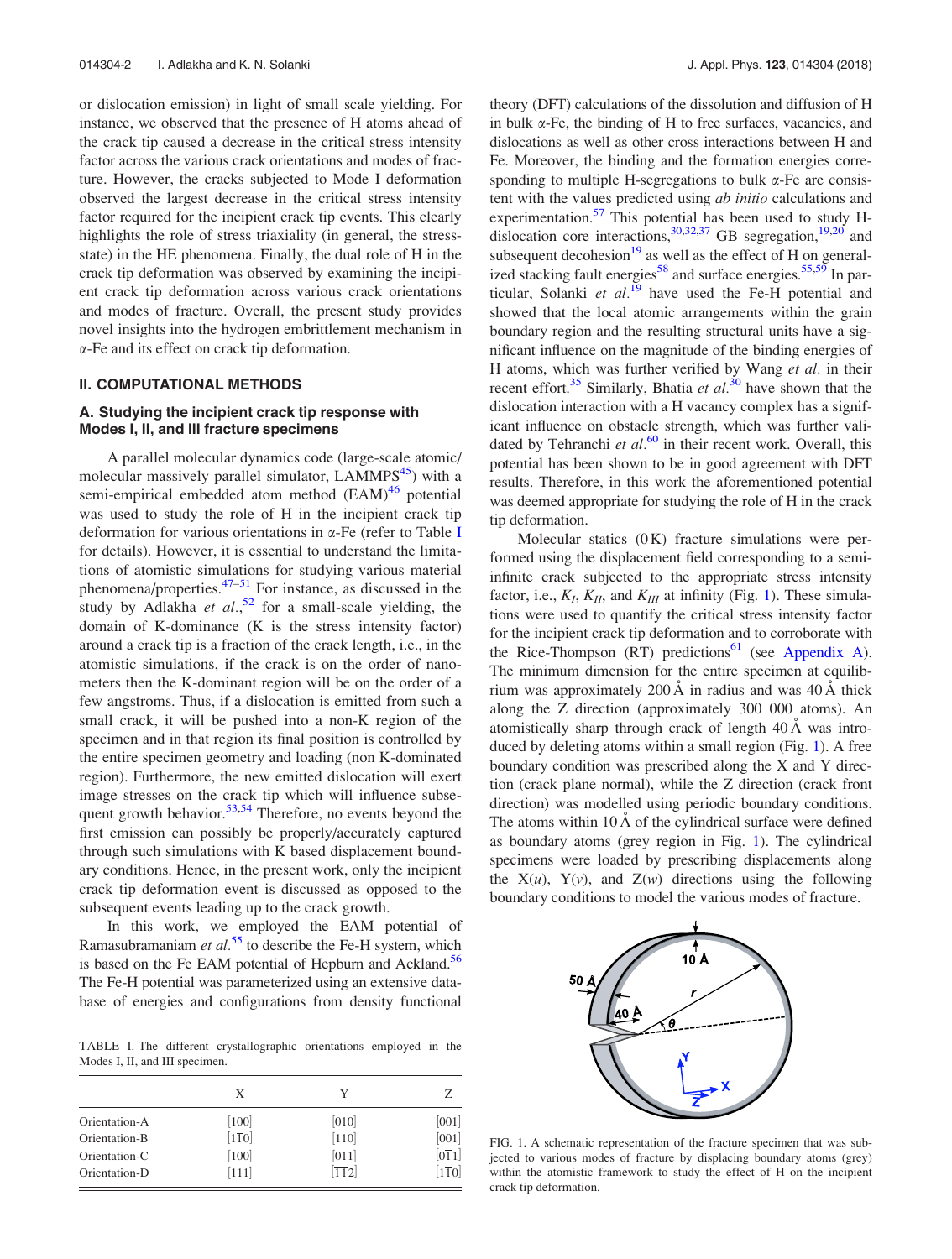Mode I

$$
u_I(r,\theta) = K_I \frac{1+\vartheta}{E} \sqrt{\frac{r}{2\pi}} \cos\left(\frac{\theta}{2}\right) \left[2 - 4\vartheta + 2\sin^2\left(\frac{\theta}{2}\right)\right],
$$
  

$$
v_I(r,\theta) = K_I \frac{1+\vartheta}{E} \sqrt{\frac{r}{2\pi}} \sin\left(\frac{\theta}{2}\right) \left[4 - 4\vartheta + 2\cos^2\left(\frac{\theta}{2}\right)\right].
$$
 (1)

Mode II

$$
u_{II}(r,\theta) = K_{II} \frac{1+\vartheta}{E} \sqrt{\frac{r}{2\pi}} \sin\left(\frac{\theta}{2}\right) \left[4 - 4\vartheta + 2\cos^{2}\left(\frac{\theta}{2}\right)\right],
$$
  

$$
v_{II}(r,\theta) = -K_{II} \frac{1+\vartheta}{E} \sqrt{\frac{r}{2\pi}} \cos\left(\frac{\theta}{2}\right) \left[2 - 4\vartheta + 2\sin^{2}\left(\frac{\theta}{2}\right)\right],
$$
  
(2)

Mode III

$$
w_{III}(r,\theta) = 4K_{III}\frac{1+\vartheta}{E}\sqrt{\frac{r}{2\pi}}\sin\left(\frac{\theta}{2}\right),\tag{3}
$$

where  $K_I$ ,  $K_{II}$ , and  $K_{III}$  are the stress intensity factors for Mode I, II, and III loading, respectively,  $\vartheta$  is the Poisson's ratio ( $\vartheta = 0.3$ ), E is the Young's modulus, and the equations are in polar coordinates with  $r$  and  $\theta$  corresponding to the position of atoms within the boundary region with origin defined at the crack tip as shown in Fig. 1. The displacement fields were varied by incrementally changing the stress intensity factor ( $\Delta K = 1.5 \times 10^{-3} MPa \sqrt{m}$ );<sup>62,63</sup> each incremental displacement was followed by a nonlinear conjugate gradient energy minimization process.

#### B. Introduction of H around the crack tip

The influence of H on the incipient crack tip deformation behavior was examined by introducing H atoms around the crack tip. The H occupancy at a tetrahedral site  $(\theta_i)$  is dependent on the H binding energy  $(E_b^i)$  and the temperature  $(T)$ , which can be expressed in the following manner:<sup>64</sup>

$$
\frac{\theta_i}{1 - \theta_i} = \frac{\theta_{bulk}}{1 - \theta_{bulk}} \exp\left(\frac{E_h^i}{k_B T}\right),\tag{4}
$$

where  $\theta_{bulk}$  is the atomic fraction of H for the whole system, and  $k_B$  is the Boltzmann constant. Note that the H atomic fraction of approximately  $4 \times 10^{-4}$  was chosen based on previous experimental works (see Refs. 35, 64, and 65) The binding energy indicates the energetic preference of a H atom to occupy an interstitial site in the vicinity of the crack tip as compared to a bulk lattice site. The binding energy for H to occupy a tetrahedral site near the crack tip can be approximated by evaluating the elastic energy contribution  $(\sigma_m^i \Delta V)$ . Here,  $\sigma_m^i$  is the atomic hydrostatic stress around site  $i$  and  $\Delta V$  is the atomic misfit volume due to the presence of a H atom. Hydrogen atoms were initially placed around the crack tip based on the occupation probability  $[Eq. (4)].$ Furthermore, the Monte-Carlo (MC) method was employed to obtain a realistic H distribution around the GB at a finite temperature  $(300 \text{ K})$  for 2 ns. In order to study incipient crack tip events, the atomic structure obtained at the end of the MC method was deformed using the methodology described earlier (refer Sec. III A).

#### III. RESULTS AND DISCUSSION

In this section, we examine the incipient crack tip event along four different crack orientations as tabulated in Table I, under the Mode I, Mode II, and Mode III loading conditions. Note that since the K-dominant region will be on the order of a few angstroms, no crack tip events beyond the first event (emission versus cleave) were quantified; see more details in Refs. 51 and 52. Furthermore, the observed atomistic behaviors are then compared with the theoretical prediction based on the work of Rice-Thompson  $(RT)^{61}$  (see Appendix A). In order to understand the effect of H on the atomic scale crack tip deformation, a nominal concentration of H  $(4 \times 10^{-4})$  was introduced ahead of the crack tip. The incipient crack tip deformation mechanism (cleavage/dislocation nucleation) and the corresponding stress intensity factor  $(K_{Ic})$  were compiled and compared for the two different environments (H free and H rich) across a wide range of crack orientations and loading conditions. The findings presented in this work aid in developing a better understanding of the hydrogen embrittlement phenomena in  $\alpha$ -Fe. Finally, we highlight the role of local stressstate along with the H segregation in the incipient crack tip behavior under various conditions.

#### A. Effect of H on the incipient crack tip events

#### 1. Orientation-A—(010)[001]

The influence of H on the incipient events for the  $(010)$  $[001]$  crack orientation was examined here. Based on the surface energies of various closed packed planes (Table IV), the stress intensity factor for cleavage along the {011} planes,  $K_l^{\{011\}} = 0.83 \text{ MPa}\sqrt{\text{m}}$  was found to be higher than the  $K_l$ predicted along the (010) plane [refer to Fig. 7(a) and Table V]. Based on atomistic simulations, we further observed that the crack advances through cleavage along the {011} planes aligned at an angle of  $45^{\circ}$  to the crack plane for both the H free and charged scenarios. However, previous experimental studies on Fe-3%Si for this crack orientation have observed crack propagation along the  $(010)$  plane.<sup>66,67</sup> Such variation in comparisons could be attributed to the empirical nature of interatomic potential and the defect free conditions of atomistic modeling (pure Fe vs. Fe- $3\%$ Si).<sup>62,68</sup> Nonetheless, both the modeling and experimental findings<sup>66,67</sup> observe a cleavage/ brittle response for the  $(010)$  $[001]$  crack orientation under Mode I loading conditions. Interestingly, the presence of H  $(c_0 = 4 \times 10^{-4})$  ahead of the crack tip was found to decrease the stress intensity factor from  $0.59 \text{ MPa} \sqrt{\text{m}}$  (no H) [Fig.  $2(a)$ ] to 0.48 MPa $\sqrt{m}$  (with H) allowing the crack to extend in a cleavage manner along the  $\{011\}$  plane [Fig. 2(b)]. The decrease in the stress intensity factor for cleavage advance  $(K<sub>Ic</sub>)$  due to the presence of H atoms can be attributed to the decrease in surface energies for the closed packed planes.<sup>69</sup> In the case of Mode II loading, the RT criteria predict the nucleation of a mixed dislocation along the  $\{112\}\langle111\rangle$  slip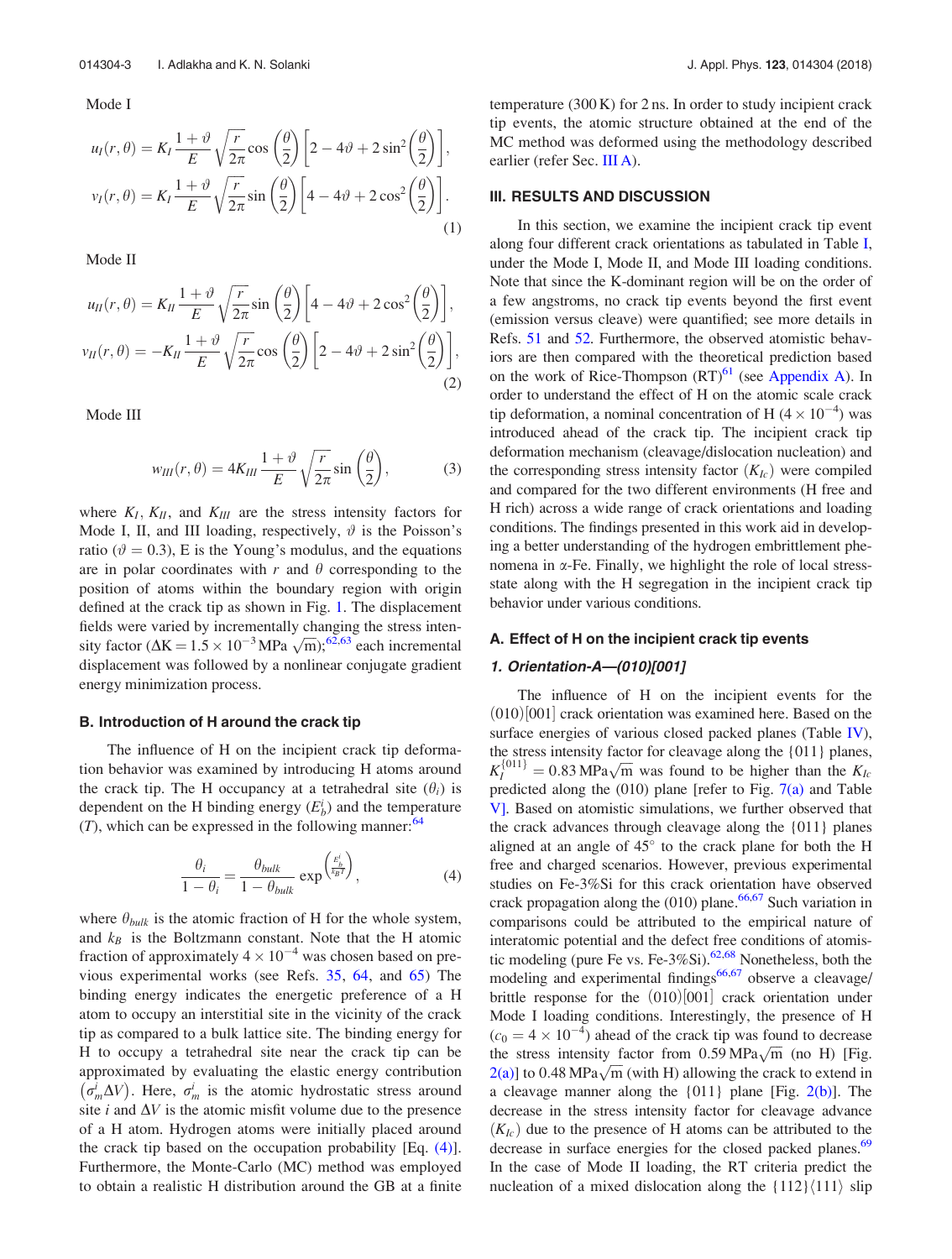system [refer to Fig.  $7(b)$  and Table V for details]. However, using atomistic simulations we observed the nucleation of an edge dislocation along the  $\{010\}\langle100\rangle$  slip system  $(K<sub>II</sub>)$  $= 1.04 \text{ MPa}\sqrt{\text{m}}$  [Fig. 2(c)]. Additionally, a BCC to FCC phase transformation<sup>70</sup> was also observed ahead of the crack tip that is a known artifact of the high stress state achieved ahead of the crack tip in atomistic simulations. $69$  In the presence of H ahead of the crack tip, the stress intensity factor required for the emission of the edge dislocation decreases to  $K_H^H = 0.94 \text{ MPa}\sqrt{\text{m}}$  [Fig. 2(d)]. In the case of Mode III loading, the nucleation of a screw dislocation along the {110}[001] slip system  $(K_{III} = 0.44 \text{ MPa}\sqrt{\text{m}})$  was observed [Fig.  $2(d)$ ] for the H free scenario ahead of the crack tip. The dislocation nucleation along the {110}[001] slip system is not in agreement with the RT criteria predictions [refer to Table V and Fig.  $7(c)$ ]. On the other hand, in the presence of H  $(c_0 = 4 \times 10^{-4})$  ahead of the crack tip, the nucleation of a mixed character dislocation on the  ${110}{111}$  slip system

 $\overline{s}$ 

 $K_{III} = 0.44 MPa\sqrt{m}$ 

25 Å

was observed at a stress intensity factor of  $0.25 \text{ MPa} \sqrt{\text{m}}$ . In summary, the stress intensity factor required for both cleavage and dislocation emission was found to decrease in the presence of H for the different loading conditions examined for the  $(010)$  $[001]$  crack orientation. This clearly highlights the dual role of the effect of H on the crack tip deformation, i.e., dislocation emission or crack extension through cleavage.

### 2. Orientation-B—(110)[001]

40 Å

 $K_{III}^H = 0.25 MPa\sqrt{m}$ 

Here, we investigate the effect of H on the incipient crack tip deformation for the  $(110)$  $[001]$  crack orientation (refer to Table I for details) subjected to different modes of fracture. Under Mode I loading conditions, the RT criteria predict a cleavage advance of the crack along the (110) plane at a stress intensity factor of 0.87 MPa $\sqrt{m}$  [refer to Fig. 7(d) and Table V]. The onset of cleavage advance along the (110) plane was observed at a stress intensity factor of 1.01 MPa $\sqrt{\overline{m}}$  and

FIG. 2. (a) The incipient cleavage crack advance along the {110} plane for the  $(010)$   $[001]$  orientation subjected to Mode I loading conditions. (b) The presence of a H rich environment ahead of the crack tip reduces the critical stress intensity factor required for cleavage. The atoms were colored according to atomic volume estimated by the Voronoi tessellation. The crack tip response under Mode II (c) and (d) and Mode III (e) and (f) was examined for both with and without H environments. (c)–(f) The atoms were colored according to the local atomic shear strain invariant  $(\gamma_s)$ .



b)

a)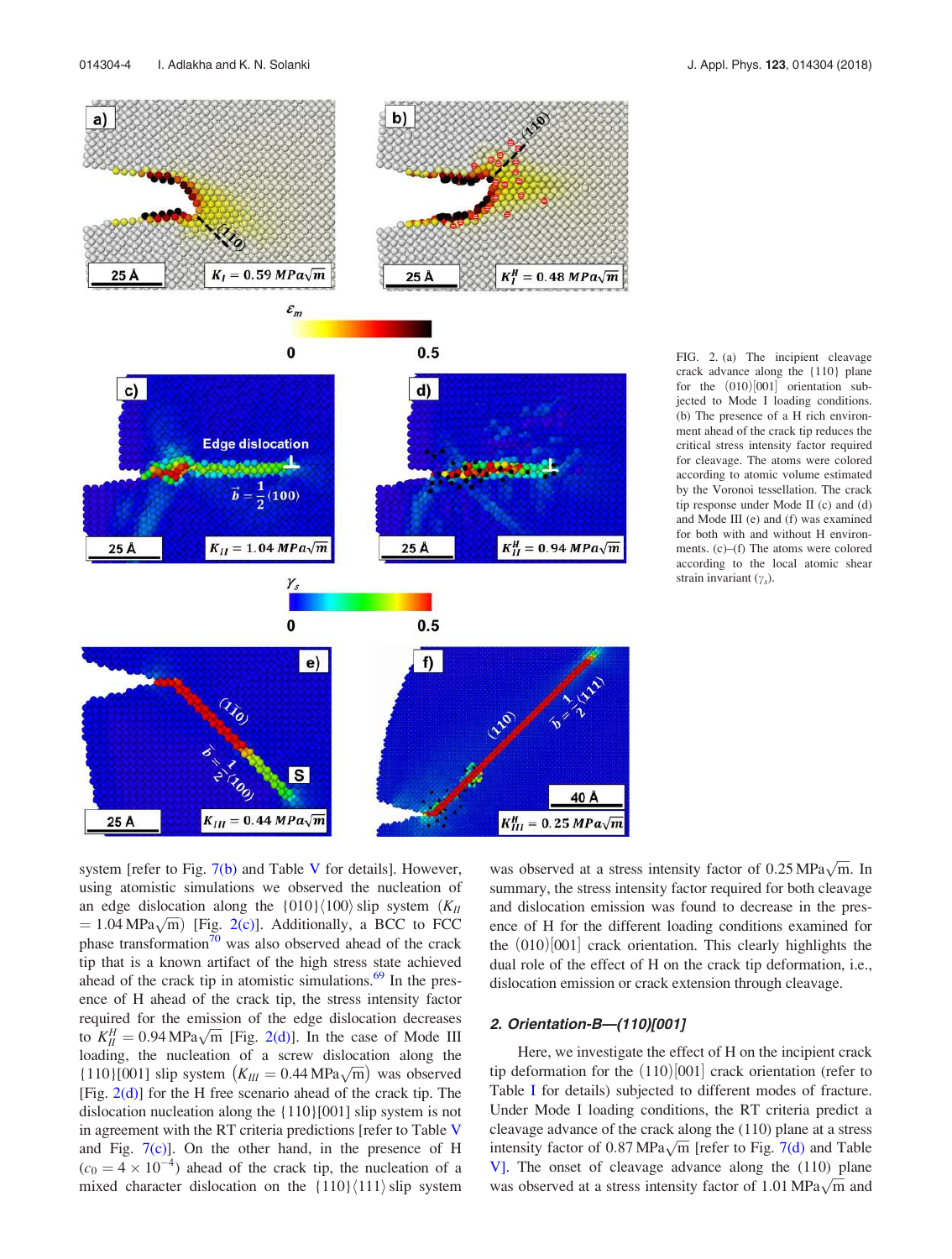$0.83 \text{ MPa} \sqrt{\text{m}}$  for the H free and H charged scenarios, respectively. In the case of Mode II loading, the nucleation of a mixed dislocation along the  ${110}{111}$  slip system was observed for both the H free  $(K_H = 0.58 \text{ MPa} \sqrt{\text{m}})$  and H charged  $(K_H^H = 0.42 \text{ MPa}\sqrt{\text{m}})$  environments. This incipient crack tip deformation behavior agreed with the RT criteria predictions [refer to Fig.  $7(e)$  and Table V] and with the introduction of hydrogen we observed a decrease in the critical stress intensity factor.<sup>13</sup> Lastly, for the Mode III loading conditions, we observed nucleation of a mixed character dislocation along the  $(110)[111]$  slip system for both scenarios  $(K_{III} = 0.4 \text{ MPa} \sqrt{\text{m}}$  and  $K_{III}^H = 0.37 \text{ MPa} \sqrt{\text{m}}$  in agreement with theoretical predictions [refer to Fig.  $7(f)$  and Table V].

## 3. Orientation-C—(011)[011]

 $a)$ 

In this section, we will discuss the effect of H on the  $(011)$   $[011]$  crack orientation (refer to Table I). Based on the RT criteria and linear elastic fracture mechanics (LEFM)





FIG. 3. The effect of H on the crack tip deformation for the  $(011)$  $[011]$  orientation was examined under the influence of different modes of fracture. (a) The emission of an edge dislocation along the  $(211)$ [111] slip system was observed for Mode I loading conditions in the absence of H (atoms were colored according to the local shear strain invariant). (b) The presence of a H rich environment ahead of the crack was found to induce a cleavage response (atoms were colored based on the atomically derived volumetric strain). (c) In the presence of H atoms, an edge dislocation along the  $(211)$ [1 $\overline{11}$ ] slip system was emitted ahead of the crack tip under Modes II and (d) shows the dislocation line and the Burger's vector direction using the DXA algorithm. $^{72}$  (e) and (f) In the case of Mode III loading, the nucleation of a mixed dislocation was observed for both the environments, i.e., (e) no H and (f) with H. (c)–(e) The atoms were colored according to the local atomic shear strain invariant  $(\gamma_s)$ .

theory, the crack advance (cleavage) along the (011) plane was predicted to occur at a critical stress intensity factor,  $K_{Ic} = 0.87 \text{ MPa} \sqrt{\text{m}}$  for Mode I loading conditions (refer Appendix A). However, using atomistic simulations, an edge dislocation  $(K_I = 1.00 \text{ MPa}\sqrt{\text{m}})$  along the  $(211)[111]$  slip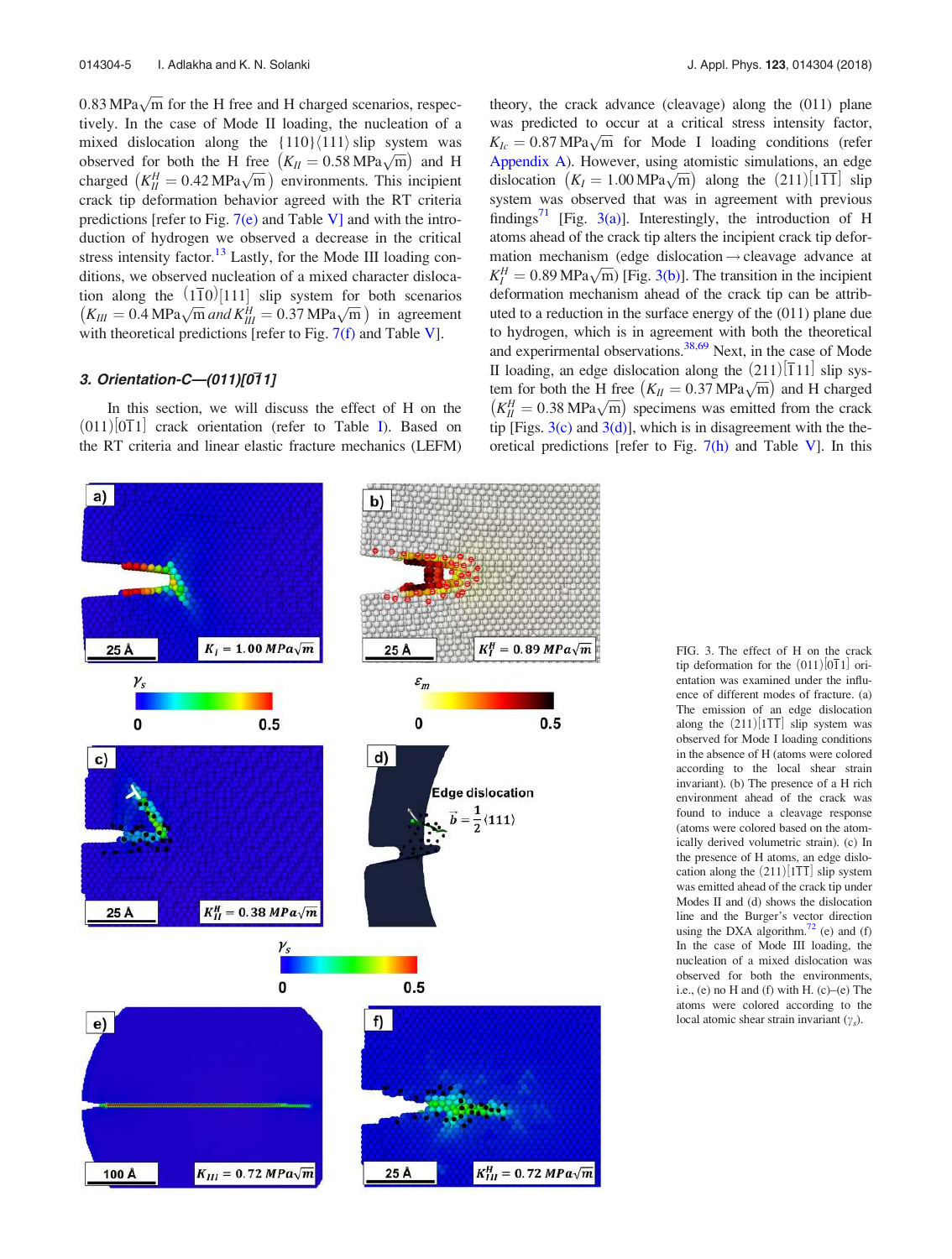case, there was no noticeable effect of hydrogen on the incipient crack tip deformation. For the Mode III loading, the emission of a mixed dislocation on the  $\{110\}\langle111\rangle$  slip system for both cases  $(K_{III} = 0.56 \text{ MPa} \sqrt{\text{m}} \text{ and } K_{III}^H = 0.72 \text{ MPa} \sqrt{\text{m}})$ was observed, which was found to be in agreement with RT criteria predicitons [refer Fig.  $7(i)$  and Table V]. Furthermore, the location of the emitted dislocation at a stress intensity factor of  $0.72 \text{ MPa} \sqrt{\text{m}}$  was compared in different environments (with and without H) in Figs.  $3(e)$  and  $3(f)$ , to highlight the large distance traversed by the dislocation in a H free enviroment as compared to the presence of H. A plausible explanation for the observed behavior could be that the presence of H for this crack orientation alters the elastic strain fields, resulting in a significant increase in the resistance for dislocation nucleation and propogation. However, this is contrary to the hypothesis proposed by Lynch; $^{13}$  therefore, further investigations are needed to verify this hypothesis with more focus on the kinetic aspect of hydrogen.

## 4. Orientation-D-(112)[110]

In this section, we will discuss our findings on the effect of H on the crack tip deformation mechanism for the  $(\overline{112})$ | $1\overline{10}$ | orientation (refer to Table I). Under the Mode I loading conditions, based on LEFM considerations, crack growth was predicted to occur along the  $(\overline{11}2)$  plane  $\left(K_I^{(\overline{11}2)} = 0.92 \text{ MPa}\sqrt{\text{m}}\right)$  (for details refer to Appendix A). Additionally, the stress intensity factor for cleavage advance along the  $(\overline{11}1)$  plane  $\left(K_l^{(\overline{11}1)} = 0.97 \text{ MPa}\sqrt{\text{m}}\right)$  closely matched the minimum stress intensity factor along the  $(\overline{11}2)$ plane [refer to Fig.  $7(j)$ ]. Interestingly, the presence of H atoms ahead of the crack tip had no effect on the observed

crack advance along the  $(\overline{11}2)$  plane at  $K_I = 0.94 \text{ MPa}\sqrt{\text{m}}$ . In the case of Mode II loading, an edge dislocation emitted from the crack tip along the  $\left(\overline{11}2\right)$  plane at  $K_{II}$  $= 0.37 \text{ MPa}\sqrt{\text{m}}$  for a H free environment [Fig. 4(a)]. This was consistent with the RT criteria predictions for incipient crack tip deformation [refer to Fig.  $7(k)$  and Table V]. In the presence of H atoms ahead of the crack tip, an edge dislocation was emitted along the  $(112)$  plane from the crack tip at a significantly lower critical stress intensity factor  $(K_H^H = 0.19 \text{ MPa}\sqrt{\text{m}})$  compared to the H free scenario  $(K_H$  $\frac{1}{2}$  0.37 MPa $\sqrt{m}$ ) and was found to be in agreement with previous work<sup>58</sup> [Fig. 4(b)]. In the case of Mode III loading, a mixed dislocation along the  $(011)$ [111] slip system was emitted at a  $K_{III}$  of 0.26 MPa $\sqrt{m}$  and 0.36 MPa $\sqrt{m}$  for the H free and charged scenarios [refer to Figs.  $4(c)$  and  $4(d)$ ]. The nucleation of a mixed dislocation was in qualitative agreement with the RT criteria [refer to Fig.  $7(k)$  and Table V]. However, once again the presence of H ahead of the crack tip results in an increase in the stress intensity factor required for dislocation emission.

## B. Comparing atomistic insights with theoretical predictions

The RT criteria<sup>61</sup> are based on the Peierls-Nabarro concept73,74 that the shear stress along the slip plane is a periodic function of the shear displacement. This identifies the unstable stacking fault energy as the relevant material property necessary to estimate the stress intensity factor required for dislocation emission ahead of the crack tip. However, this criterion does not take into account the tensile softening effect along the slip plane that results in the decrease of the energy required for dislocation nucleation.<sup>75</sup> Furthermore, the RT



FIG. 4. The effect of H on the crack tip deformation for the  $\left(\overline{11}2\right)\left|1\overline{1}0\right|$  orientation subjected to different modes of fracture, i.e., Mode II (a) and (b) and Mode III (c) and (d). (a) The emission of an edge dislocation along the  $(112)$ [111] slip system was observed for Mode II loading conditions in the absence of H. (b) The presence of a H rich environment ahead of the crack caused dislocation emission along the  $(112)$ [11] slip system for Mode II. (c) and (d) In the case of Mode III, dislocation emission along the  $(0\overline{1}1)|\overline{1}11|$ slip system was observed both in the (c) absence and (d) presence of H. The atoms were colored according to the local atomic shear strain invariant  $(\gamma_s)$ .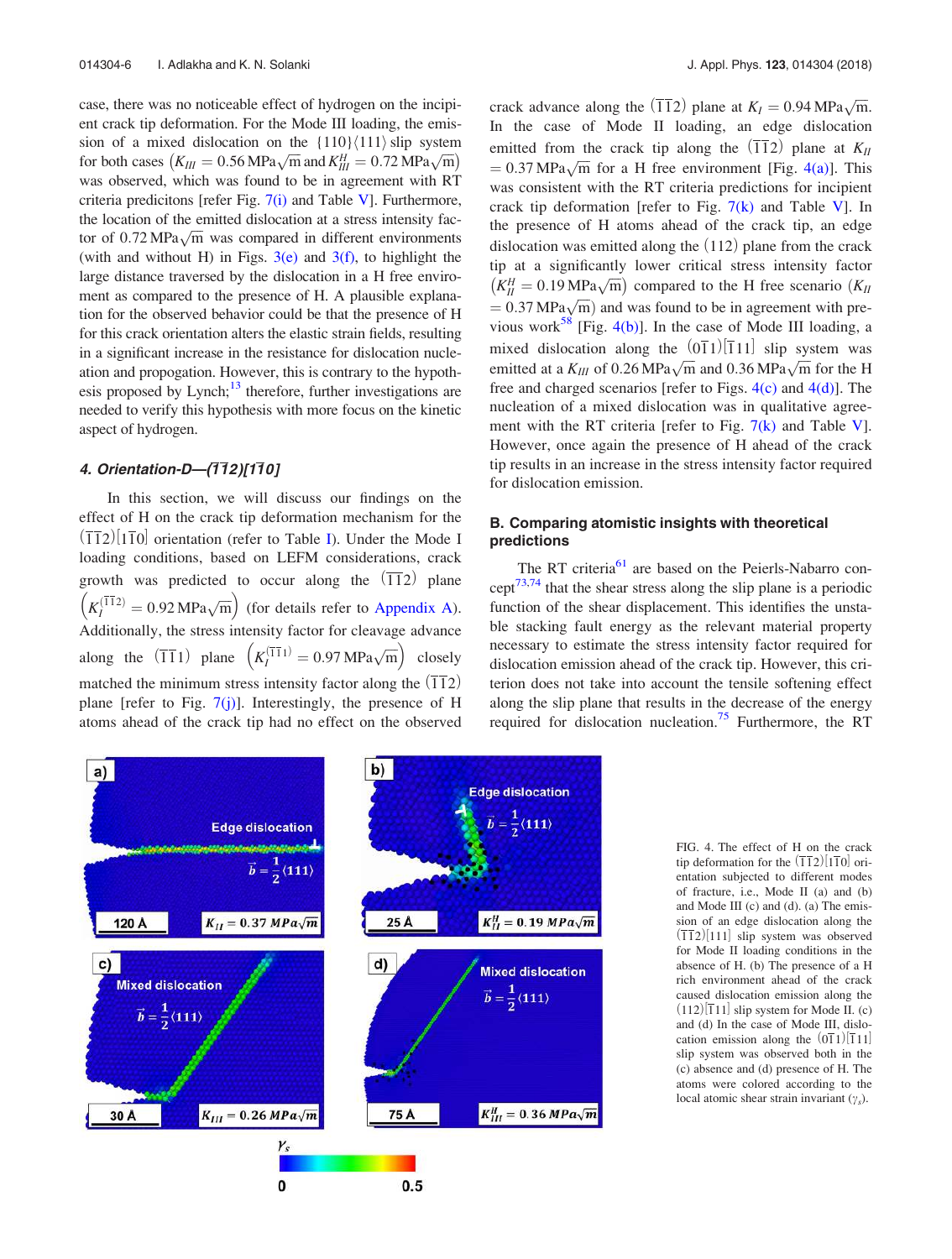| Orientation   | Fracture mode | Without H                                                                  | With H                                                                     |
|---------------|---------------|----------------------------------------------------------------------------|----------------------------------------------------------------------------|
| А             |               | Cleavage along the $(110)$ plane                                           | Cleavage along the $(1\overline{1}0)$ plane                                |
|               | П             | Edge dislocation along the $(010)[001]$ slip system                        | Edge dislocation along the $(010)[001]$ slip system                        |
|               | IΠ            | Screw dislocation along the $(1\overline{1}0)[100]$ slip system            | Mixed dislocation along the $(110)[1\overline{1}1]$ slip system            |
| <sub>B</sub>  |               | Cleavage along the $(110)$ plane                                           | Cleavage along the $(110)$ plane                                           |
|               | П             | Mixed dislocation along the $(110)[\overline{1}11]$ slip system            | Mixed dislocation along the $(110)[\overline{1}11]$ slip system            |
|               | IΠ            | Mixed dislocation along the $(1\overline{1}0)[111]$ slip system            | Mixed dislocation along the $(\overline{1}10)[111]$ slip system            |
| $\mathcal{C}$ |               | Edge dislocation along the $(211)[1\overline{11}]$ slip system             | Cleavage along the $(011)$ plane                                           |
|               | П             | Edge dislocation $(211)[\overline{1}11]$ slip system                       | Edge dislocation $(211)[\overline{1}11]$ slip system                       |
|               | IΙI           | Mixed dislocation along the $(011)[1\overline{1}1]$ slip system            | Mixed dislocation along the $(011)[1\overline{1}1]$ slip system            |
| D             |               | Cleavage along the $(\overline{11}2)$ plane                                | Cleavage along the $(\overline{11}2)$ plane                                |
|               | П             | Edge dislocation along the $(\overline{11}2)[111]$ slip system             | Edge dislocation along the $(112)[\overline{1}11]$ slip system             |
|               | IΠ            | Mixed dislocation along the $(0\overline{1}1)[\overline{1}11]$ slip system | Mixed dislocation along the $(0\overline{1}1)[\overline{1}11]$ slip system |

TABLE II. The effect of H on the incipient crack tip deformation mechanism for the various crack orientations under different modes of fracture.

criteria fail to account for the lattice trapping, $76$  surface correction to the bulk unstable stacking fault energy<sup>77,78</sup> and anisotropic elastic effects.<sup>79</sup> Therefore, in this work we have focused on comparing the predicted crack tip deformation mechanism with the atomistic observations instead of the magnitude of the stress intensity factor required for the incipient deformation ahead of the crack. Interestingly, we observed dislocations with a  $\langle 100 \rangle$  Burger's vector that require overcoming a large energy barrier for the dislocation nucleation (refer to Table  $II$  and Appendix A). However, there have been similar observations using the quasi-continuum framework during the study of crack tip deformation in  $\alpha$ -Fe.<sup>62</sup> In the case of crack orientation A, crack advance occurred along the {110} plane (Table II) instead of the  $\{100\}$  plane.<sup>66,67</sup> The lower surface energy along the {110} surface for the EAM potential instead of the most active {100} plane experimentally (refer to Table IV) is a plausible explanation. In summary, the RT criteria were found to have mixed success in predicting atomistic observations presented here (refer to Table II and Appendix A). Similar discrepancies have been noted in previous studies. $62,68,80,81$ 

#### C. Effect of Stress state on the crack tip-H interaction

The ability of H atoms to segregate around the crack tip and induce a sudden failure has been linked with the tensile hydrostatic stress field ahead of the crack tip.<sup>5</sup> However, experimental observations<sup>39,82–88</sup> have been unable to reach an agreement on the exact role of the stress state in the H induced cracking phenomena. For instance, the role of the tensile hydrostatic stress field in inducing failure has been questioned due to the observation of H cracking in the absence of a hydrostatic stress field. $87-89$  Therefore, to provide novel insights we have examined the atomic scale effects of H on the crack tip deformation mechanism under various modes of loading conditions. Due to the length and time scale limitations of atomistic simulations, we have focused on understanding the effect of H on the incipient inelastic crack tip deformation in  $\alpha$ -Fe. For the crack orientations examined here, it was found that the presence of H around the crack tip generally decreases the stress intensity factor required for the initation of inelastic deformation (Fig. 5). In the case of Mode I loading, the presence of H atoms ahead of the crack tip was found to effect the largest decrease in the stress intensity factor required for brittle crack advance (cleavage) (refer to Fig.  $5$  and Table II). Furthermore, the drop observed in the stress intensity factor due to the presence of H reduces from Mode I to Mode III loading for the various crack orientations examined here (Fig. 5). These findings clearly highlight the role of stress state ahead of the crack tip during H embrittlement. Therefore, these atomic-scale insights provide a better understanding of the role of H in crack tip deformation in a-Fe.

#### IV. CONCLUSIONS

The following conclusions can be drawn based on studying the influence of H on the incipient crack tip events in  $\alpha$ -Fe:

1. In the case of Mode I loading, the presence of H ahead of the crack tip was found to significantly decrease the stress intensity factor required for crack propagation (brittle/cleavage response). Furthermore, in the case of the  $(011)$  $[0\overline{1}1]$ 



FIG. 5. A summary of the stress intensity factor for the incipient deformation of the various crack orientations subjected to Mode I, II, and III loading conditions. The black and red markers distinguish between the no H and H rich  $(c_0 = 4 \times 10^{-4})$  scenarios ahead of the crack tip. Note: the filled red markers indicate a decrease in stress intensity factor for incipient deformation due to the presence of H. The partially filled red marker indicates a change in the deformation mechanism due to the presence of H ahead of the crack tip. In the case of orientation D, the  $K_I$  was unchanged under both environments.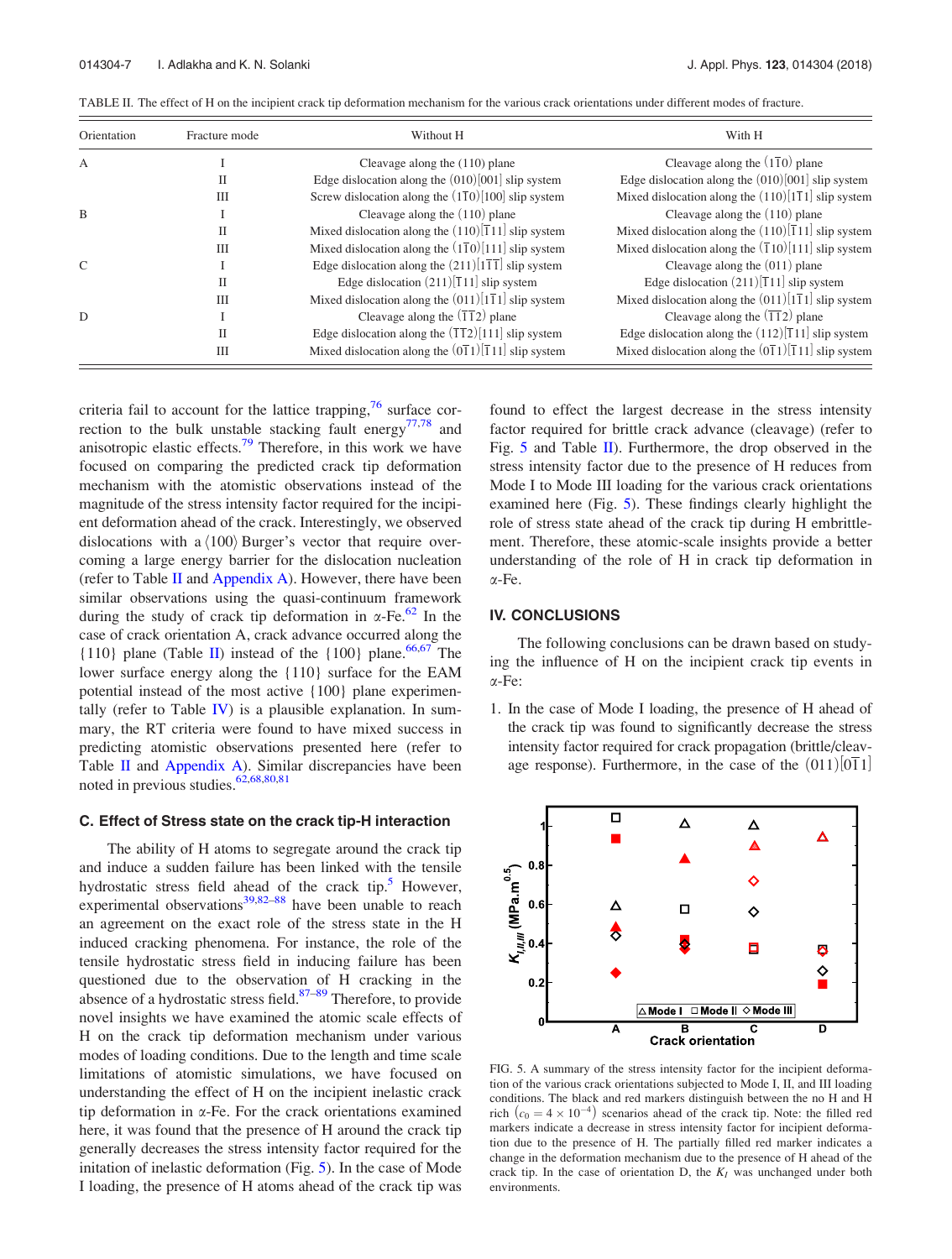crack orientation the presence of H was found to cause a transition in the incipient deformation mechanism, i.e., an edge dislocation (no H) to cleavage advance (with H).

- 2. In the case of Mode II and III loading, H enhanced dislocation emission was observed for the different crack orientations examined here. Thus, providing merit to the notion that the presence of H along the slip planes ahead of the crack can decrease the interatomic interactions resulting in a decrease in the energy required for dislocation nucleation.<sup>13</sup>
- 3. Despite the debate regarding the role of stress state in H induced failure, this work provides atomistic insights that H embrittlement occurs across the various modes of fracture examined here. However, in the case of Mode III, the presence of H was found to have a reduced impact on the stress intensity factor required for dislocation emission.
- 4. Finally, in this study, we have successfully demonstrated the co-existence of both characteristics of H embrittlement: (a) the segregation of sufficient H atoms ahead of the crack tip induces dislocation emission; $13$  and (b) the presence of H promotes a brittle crack response by causing a decrease in the stress intensity factor under Mode I loading conditions.

## ACKNOWLEDGMENTS

The authors gratefully acknowledge support from the Office of Naval Research under Contract N00014-16-1- 2174.

## APPENDIX A: THEORETICAL PREDICTIONS OF THE CRACK TIP RESPONSE

The Rice-Thompson  $(RT)$  criteria<sup>61</sup> and the linear elastic fracture mechanics (LEFM) theory<sup>90</sup> were employed to theoretically examine the critical stress intensity factor and the mechanism (cleavage/dislocation character) of the incipient crack tip deformation for the various crack orientations (Table I) subjected to different modes of fracture (I, II and III). The RT criteria are dependent on the relative angle of the slip plane to the crack plane  $(y)$  and the angle between normal to the crack tip *and* the slip direction  $(\phi)$  (Fig. 6). The critical stress intensity factor for dislocation emission ahead of the crack tip subjected to the various modes of facture can be expressed in the following manner:



FIG. 6. A schematic representation of the slip plane (green) inclined at an angle,  $\chi$  w.r.t the crack plane and  $\phi$  defines the inclination between the crack normal and the Burger's vector.

TABLE III. The unstable stacking fault energies  $(\gamma_{us})$  along the various slip systems in  $\alpha$ -Fe.

|                                   |      | $\{100\}\langle 010 \rangle \{110\}\langle 001 \rangle \{110\}\langle 111 \rangle \{112\}\langle 111 \rangle \{123\}\langle 111 \rangle$ |      |      |      |
|-----------------------------------|------|------------------------------------------------------------------------------------------------------------------------------------------|------|------|------|
| $\gamma_{us}$ (J/m <sup>2</sup> ) | 1.80 | 1.36                                                                                                                                     | 0.71 | 0.81 | 0.79 |

TABLE IV. The surface energies along the various cleavage planes in  $\alpha$ -Fe, calculated using the discussed EAM potential.<sup>55</sup>

|                                                | ${100}$ | ${110}$ | ${111}$ | ${112}$ |
|------------------------------------------------|---------|---------|---------|---------|
| Surface energy, $\gamma_s$ (J/m <sup>2</sup> ) | 1.75    | 1.65    | 1.85    | 1.96    |

$$
K_{Ic} = \frac{1}{\cos^2(\chi/2)\sin(\chi/2)\cos(\phi)}
$$
  
\n
$$
\times \sqrt{\frac{2\mu}{(1-\vartheta)}\left[\cos^2\phi + (1-\vartheta)\sin^2\phi\right]\gamma_{us}}
$$
  
\n
$$
K_{Ilc} = \frac{1}{\cos(\chi/2)\left[1 - 3\sin^2(\chi/2)\right]\cos(\phi)}
$$
  
\n
$$
\times \sqrt{\frac{2\mu}{(1-\vartheta)}\left[\cos^2\phi + (1-\vartheta)\sin^2\phi\right]\gamma_{us}}
$$
  
\n
$$
K_{IIlc} = \frac{1}{\cos(\chi/2)}\sqrt{\frac{2\mu}{(1-\vartheta)}\left[\cos^2\phi + (1-\vartheta)\sin^2\phi\right]\gamma_{us}},
$$
\n(A1)

here,  $\mu$  is the shear modulus and  $\gamma_{\mu s}$  is the unstable stacking fault energy for the various possible slip systems listed in Table III, calculated using the EAM potential described in Sec. II.

Based on LEFM theory, $90$  the critical stress intensity factor required for cleavage crack growth under Mode I loading can be estimated by the following expression:

$$
K_{Ic} = \sqrt{\frac{2E\gamma_s}{(1 - \vartheta^2)(C_1^2 + C_2^2)}}
$$
  
\n
$$
C_1 = \frac{3}{4}\cos(\omega/2) + \frac{1}{4}\sin(3\omega/2)
$$
  
\n
$$
C_2 = \frac{1}{4}[\sin(\omega/2) + \sin(3\omega/2)],
$$
\n(A2)

where  $\omega$  is the angle between the crack plane and the cleavage plane and  $\gamma_s$  is the surface energy. The surface energy along the various possible cleavage planes is listed in Table IV.

Using the theoretical relationships described earlier, the two energetically favorable slip/cleavage plane orientations ahead of the crack tip are schematically illustrated for the various crack orientations and the different modes of fracture in Fig. 7. Finally, the theoretically predicted incipient crack tip deformation for the various crack orientations examined here is presented in Table V.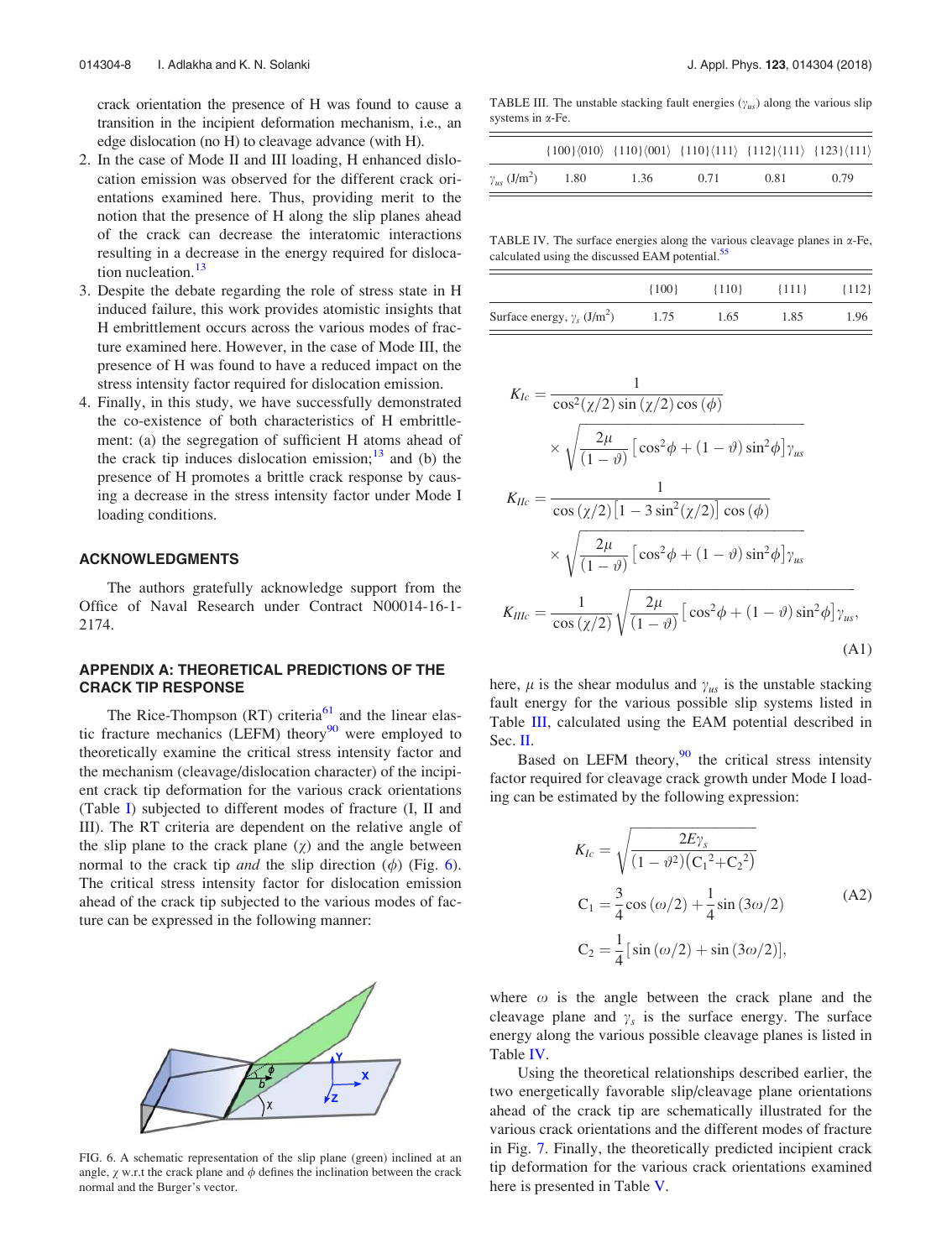| TABLE V. A summary of the theoretical predictions for the incipient crack tip event for the various crack orientations under different modes of fracture. |  |  |
|-----------------------------------------------------------------------------------------------------------------------------------------------------------|--|--|
|                                                                                                                                                           |  |  |

| Crack orientation                  | Fracture mode | Theoretical predictions                                                                                                  |
|------------------------------------|---------------|--------------------------------------------------------------------------------------------------------------------------|
| (010)[001]                         |               | Cleavage along the (010) planes, $K_{Ic} = 0.73 \text{ MPa}\sqrt{\text{m}}$                                              |
|                                    |               | Mixed dislocation along the $(\overline{1}21)[11\overline{1}]$ slip system, $K_{IIc} = 0.49 \text{ MPa}\sqrt{\text{m}}$  |
|                                    | Ш             | Mixed dislocation along the (110)[111] slip system, $K_{Hlc} = 0.29 \text{ MPa}\sqrt{\text{m}}$                          |
| (110)[001]                         |               | Cleavage along the (011) planes, $K_k = 0.87 \text{ MPa}\sqrt{\text{m}}$                                                 |
|                                    | Π             | Mixed dislocation along the (110)[111] slip system, $K_{I/c} = 0.47 \text{ MPa}\sqrt{\text{m}}$                          |
|                                    | Ш             | Mixed dislocation along the (011)[171] slip system, $K_{Hlc} = 0.44 \text{ MPa}\sqrt{\text{m}}$                          |
| $(011)[0\overline{1}1]$            |               | Cleavage along the (011) plane, $K_{Ic} = 0.87 \text{ MPa}\sqrt{\text{m}}$                                               |
|                                    |               | Edge dislocation on the (011)[100] slip system, $K_{I/c} = 0.56 \text{ MPa}\sqrt{\text{m}}$                              |
|                                    | Ш             | Mixed dislocation along the (011)[171] slip system, $K_{Hlc} = 0.41 \text{ MPa}\sqrt{\text{m}}$                          |
| $(\overline{112})[\overline{110}]$ |               | Cleavage along the $(\overline{11}2)$ plane, $K_{Ic} = 0.92 \text{ MPa}\sqrt{\text{m}}$                                  |
|                                    | ш             | Edge dislocation along the $(\overline{11}2)[111]$ slip system, $K_{Ilc} = 0.43 \text{ MPa}\sqrt{\text{m}}$              |
|                                    | Ш             | Mixed dislocation along the $(0\overline{1}1)[\overline{1}11]$ slip system, $K_{IIIc} = 0.43 \text{ MPa}\sqrt{\text{m}}$ |



FIG. 7. (a) Illustration of the two energetically favorable slip/cleavage plane orientations ahead of the crack tip are schematically presented for the various crack orientations along with the different modes of fracture obtained using theoretical relationships.